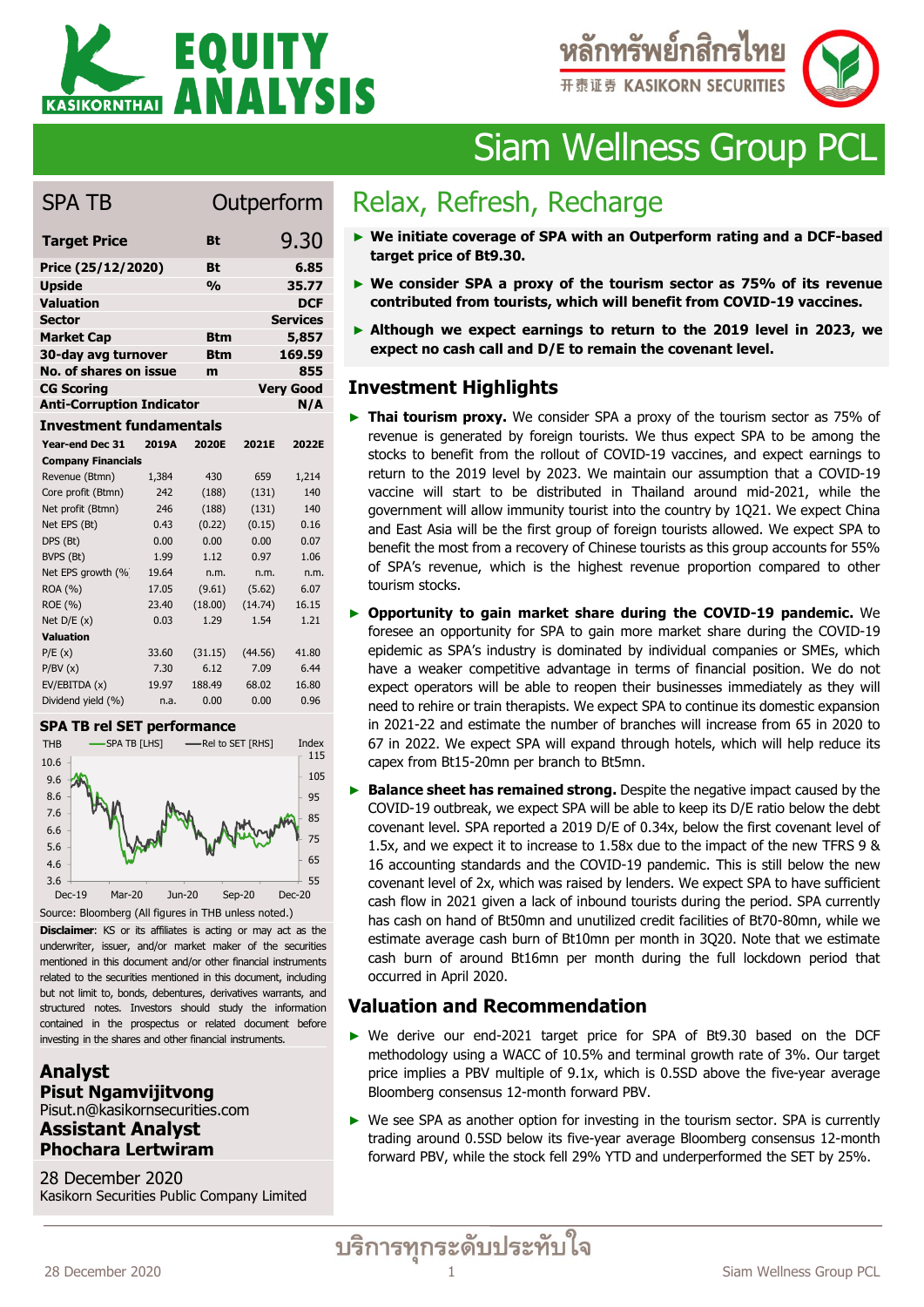

# Investment highlights

# **Thai tourism proxy**

### **Revenue contribution from foreign customers**

We consider SPA a proxy of the tourism sector as 75% of revenue is generated by foreign tourists, 55% of which are Chinese, 10% Japanese and Korean, 3% from other Asian countries, 5% from western countries, and 2% from the Middle East. We thus expect SPA to benefit from the rollout of COVID-19 vaccines and expect earnings to return to the 2019 level by 2023. Note that we estimate 7mn and 27mn inbound tourists in 2021-22 and a return to the 2019 level in 2023. We do not expect a second COVID-19 outbreak in Thailand to have a significant impact on 2021 inbound tourists as long as the planned distribution and rollout of vaccines remains track.

We maintain our assumption that a COVID-19 vaccine will begin distribution in Thailand in mid-2021 and that the government will begin to allow immunity tourists into the country in 1Q21. We estimate 5.5bn vaccinations to be distributed globally in 2021, or 70% of the global population (7.8bn) and expect it the number to reach 10bn in 1H22.







### **To benefit the most from Chinese tourists**

We expect SPA to benefit the most from a recovery of Chinese tourists as it accounts for 55% of SPA's revenue (Fig 4), which is the highest revenue proportion compared to other tourism stocks (Fig 3). Note that we expect Chinese and East Asians to be the first group of foreign tourists allowed into the country, while Asian customers (excluding Thais & ex-pats) account for 68%. We thus expect SPA's operations to post a stronger recovery compared to other tourism stocks under our coverage.

#### **Fig 3 Revenue contribution from Chinese tourists**

|                                      | <b>AOT</b> | <b>AWC</b> | <b>CENTEL</b> | <b>DTC</b> | <b>ERW</b> | <b>MINT</b> | <b>VRANDA</b> | <b>SPA</b> |
|--------------------------------------|------------|------------|---------------|------------|------------|-------------|---------------|------------|
| <b>Percentage of Chinese revenue</b> | 22%        | 18%        | 15%           | 8%         | 13%        | 15%         | 9%            | 55%        |
|                                      |            |            |               |            |            |             |               |            |

Source: Company data, KS Research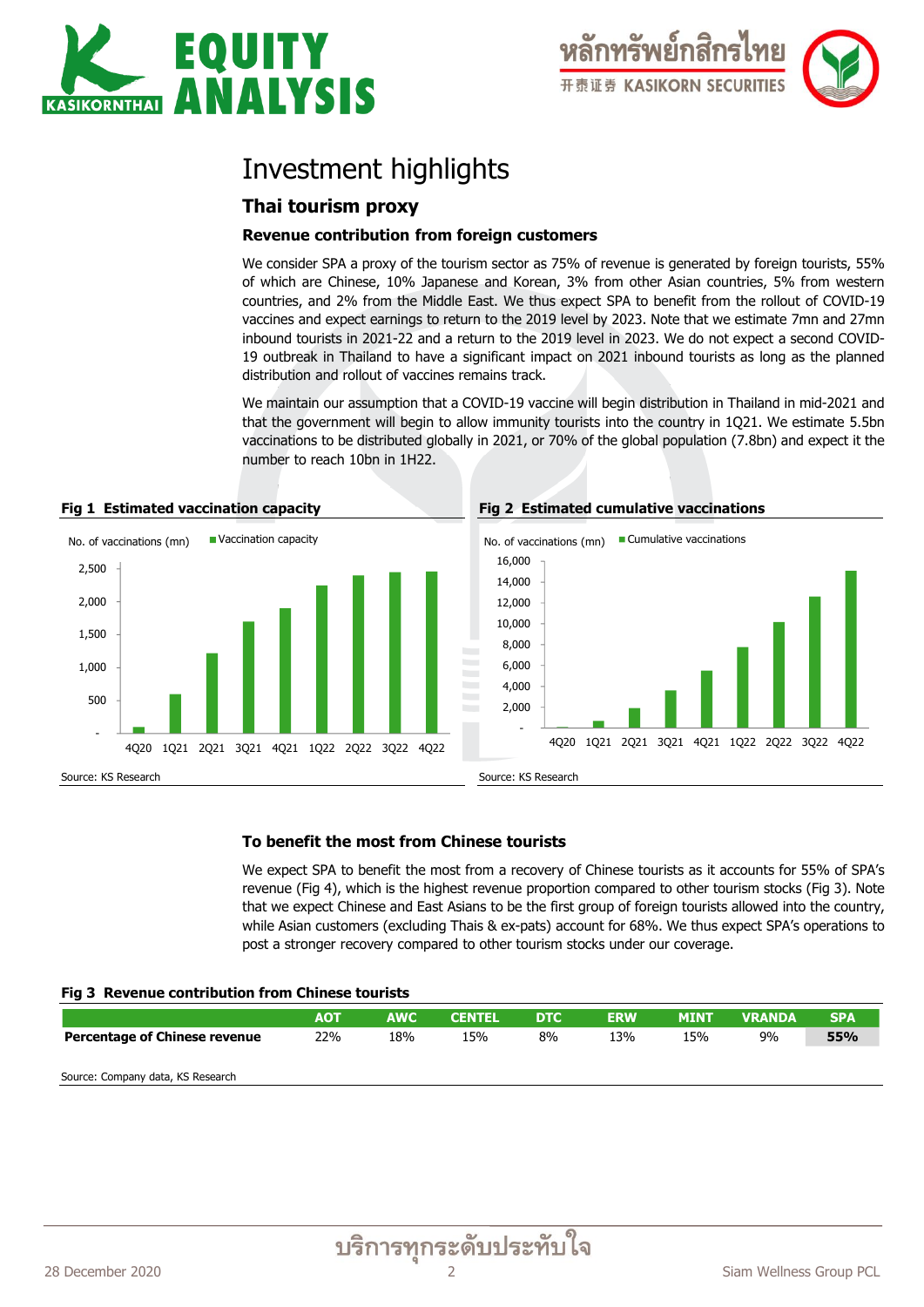



#### **Fig 4 Spa revenue breakdown by region**



# **Opportunity to gain market share during COVID-19 pandemic**

#### **Store expansion to continue in 2021-22**

We foresee an opportunity for SPA to gain more market share during the COVID-19 epidemic as SPA's industry dominated by individual operators or SMEs, who have a weaker competitive advantage in terms of financial position compared to listed companies such as SPA. We therefore expect some spa operators in the market during the pandemic, while we do not expect they will be able to return to business immediately as they will need to rehire or train therapists. Note that SPA is opening a massage training school operated by a subsidiary so to ensure personnel adhere to the company's standards and to accommodate expansion, which will ensure the company will not face a shortage of therapists.

We expect SPA to continue its domestic expansion in 2021-22 despite the impact of the COVID-19 pandemic. We estimate the number of branches to increase from 65 in 2020 to 67 in 2022. We expect SPA will expand through the hotel channel, which will help reduce capex from Bt15-20mn per Let's Relax branch to Bt5mn as SPA will select properties that are fully furnished and invest only in equipment. We believe this business model will enable SPA to gain market share from hotel spa operators and reduce capex in 2021-22.



#### **Fig 5 Number of stores Fig 6 Number of domestic stores**



บริการทุกระดับประทับใจ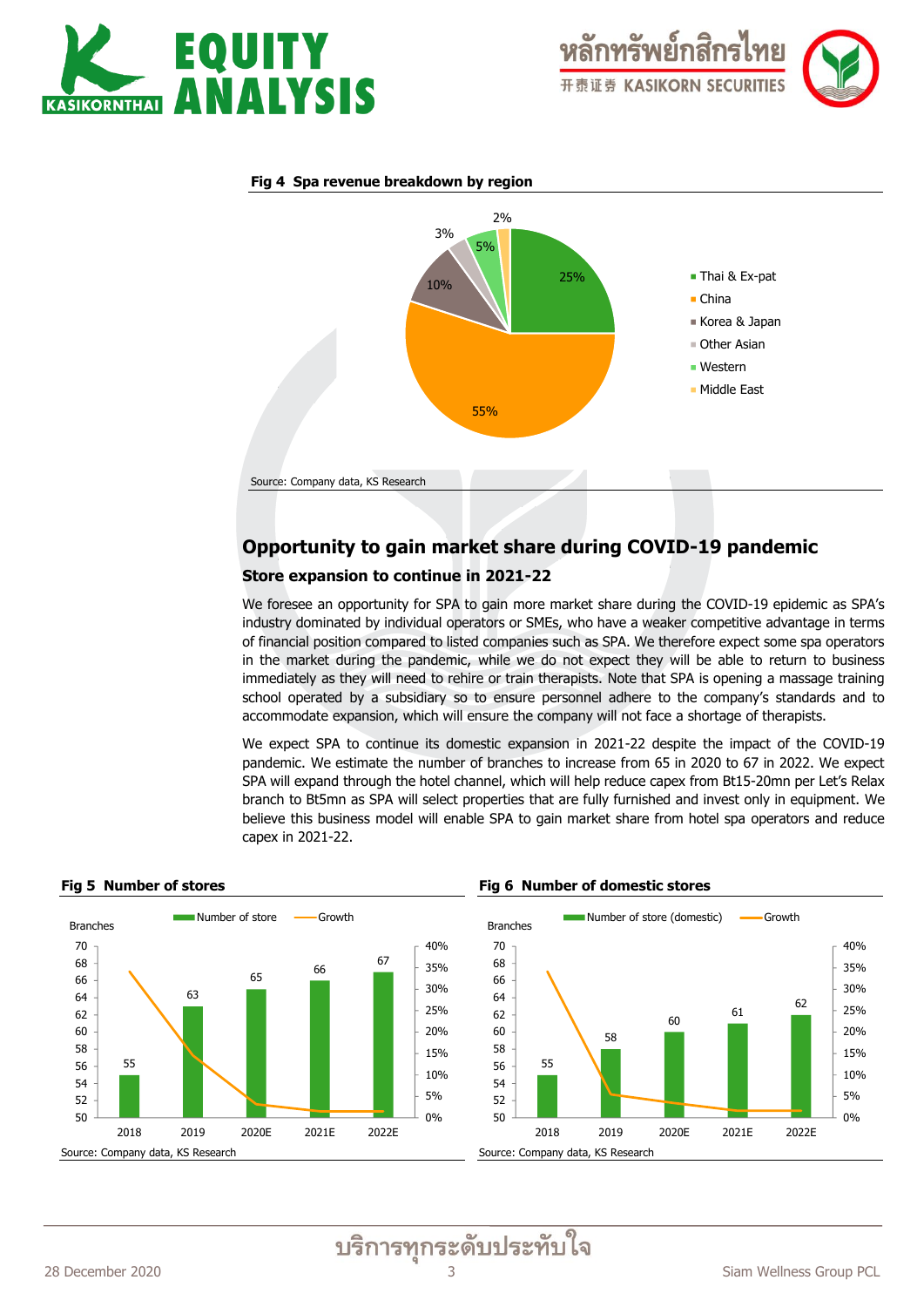



# **Balance sheet to remain strong**

### **D/E still below debt covenant**

Despite the negative impact from the COVID-19 outbreak, we expect SPA will be able to keep its D/E ratio below the debt covenant level of 1.5x. The company reported a 2019 D/E of 0.34x, below the covenant. We expect it will increase to 1.58x in 2020 due to the new accounting standard (TFRS 9 & 16) and the COVID-19 pandemic, which is still below the new covenant level of 2x after its lender raised it according to the new accounting standard. We expect the D/E ratio to rise to 1.87x in 2021 and decline to 1.64x in 2022 when we expect SPA will post a net profit after a loss during 2020-21E period. We therefore do not believe there is a risk of a cash call.



# **Cash flow in 2021 to be sufficient**

We expect SPA to have sufficient cash flow in 2021 given a lack of inbound tourists during the period. SPA currently has cash on hand of Bt50mn and unutilized credit facilities of Bt70-80mn, while we estimate average cash burn of Bt10mn per month in 3Q20. Note that we estimate cash burn of around Bt16mn per month during the full lockdown period in April 2020.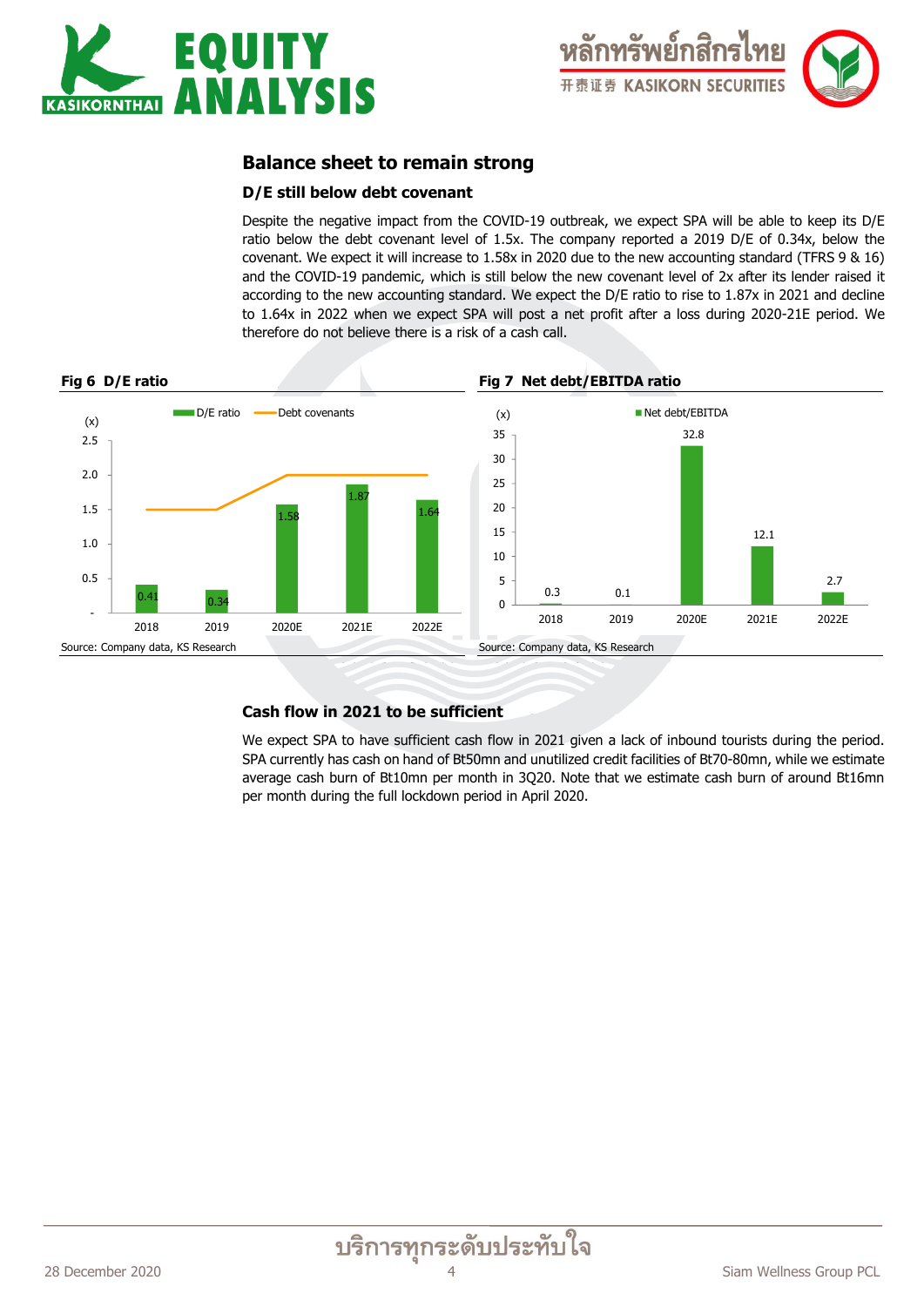

# Industry highlights

# **Tourist arrivals bottomed out in 2020**

# **Inbound tourists posted solid growth the past 10 years**

According to the Department of Tourism, tourist arrivals grew by a CAGR of 10% in 2010-19, or from 15.9mn to 39.8mn, despite a sharp 6.5% drop-off due to the 2014 coup. The main driver was an increase in the number of Chinese tourists, which rose from 1.1mn in 2010 to 11mn in 2019, representing a 10 year growth CAGR of 27%. Note that Chinese tourists accounted for 28% of total international arrivals in 2019, while Europeans accounted for 17%, even with negative growth in 5 out of 12 months in 2018.



# **Fig 8 Tourist arrivals and growth**

# **Expect inbound tourists to return to the 2019 level in 2023**

We expect a recovery of domestic tourism will support SPA's operation and be a key expansion and growth driver. We have a positive view of tourist arrivals going forward after having bottomed out in 2Q20. We expect the government will allow immunity tourists into the country in 1Q21, and we maintain our assumption that Thailand will be able to start distributing a COVID-19 vaccine in mid-2021.

We maintain our 2020 tourist arrival estimate of 7mn but lower our 2021-22 estimates from 11mn and 29mn to 7mn and 27mn, respectively, to reflect our more conservative view due to the impact of the second COVID-19 outbreak.

We estimate inbound tourists in 2020-22 of -83%/+3%/+288%. The deep decline in 2020 mainly reflects the impact of the COVID-19 outbreak. We expect a slight improvement of 3% in 2021 as 2M20 tourist arrivals already accounted for 88% of our 2020 full-year estimate while we expect almost no inbound tourists after April. We expect strong growth in 2022 as we expect 5.5bn vaccinations to be distributed globally in 2021, which accounts for 70% of the global population (7.8bn), while we expect the number of tourists to return to the 2019 level in 2023. Note that we expect Asian tourists to be the first group to be allowed into the country.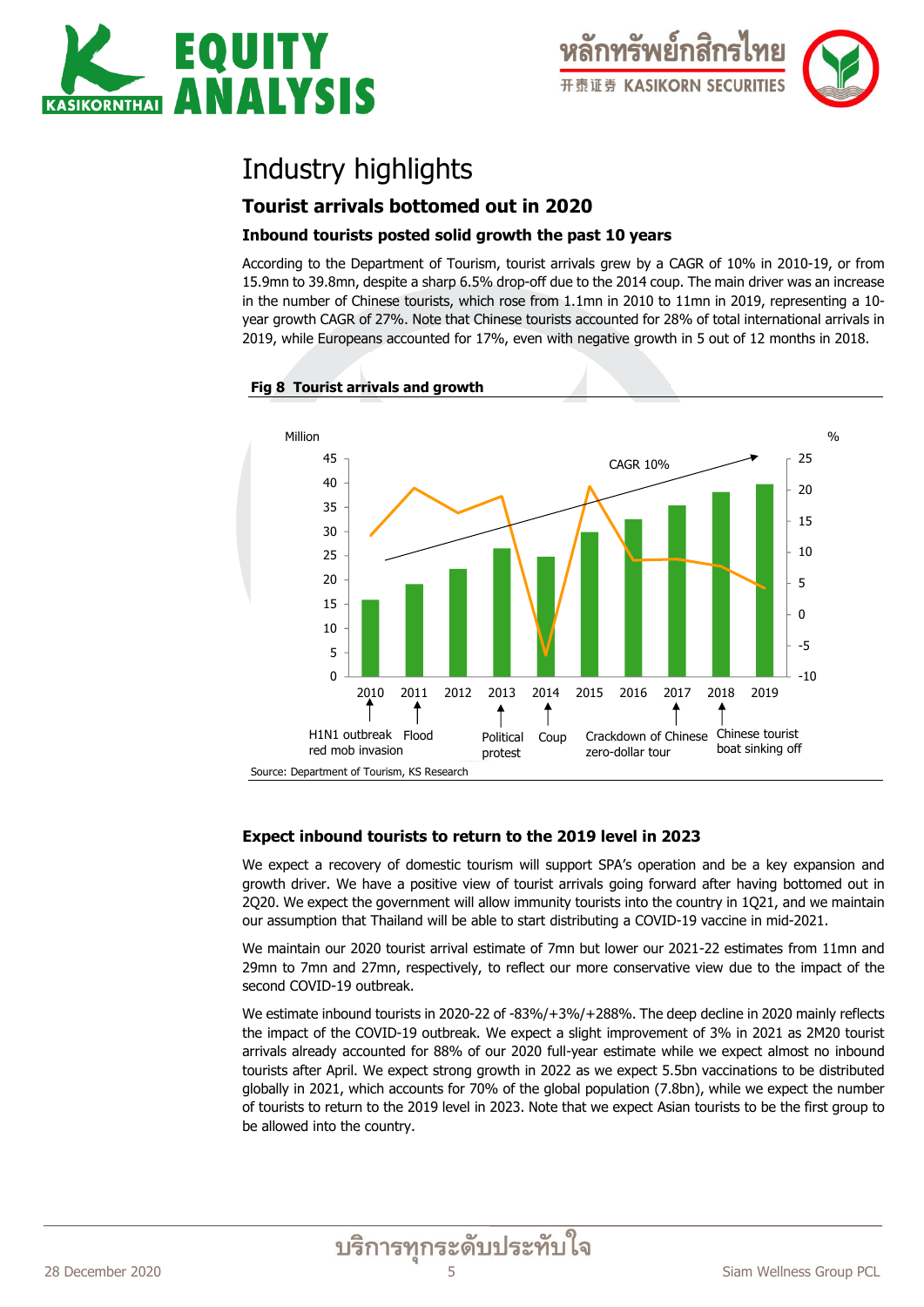





Due to the second outbreak of COVID-19 in Thailand, we expect the government will tighten its immigration system. We expect the government will start to allow immunity tourists into the country in April 2021, and therefore expect 2Q21 inbound tourists to recover by 5% from 2Q19, while we expect a recovery rate of 30% in 4Q21. Note that we expect a strong rebound of tourist arrivals in 2022 with growth of 288% YoY and expect the number of tourists in 2Q22 to be only 10% lower compared to 4Q19. Meanwhile, we expect inbound tourists to return to the 2019 level in 2023.

#### **Fig 11 2020-23 inbound tourist estimates**

|                      | <b>Jan</b> | <b>Feb</b> | <b>Mar</b> | Apr            | May        | <b>Jun</b> | Jul       | Aug            | <b>Sep</b> | Oct       | <b>Nov</b> | <b>Dec</b> | Year     |
|----------------------|------------|------------|------------|----------------|------------|------------|-----------|----------------|------------|-----------|------------|------------|----------|
| 2019 tourist arrival | 3.72       | 3.60       | 3.47       | 3.20           | 2.73       | 3.05       | 3.33      | 3.47           | 2.90       | 3.04      | 3.36       | 3.93       | 39.80    |
| Growth               | 5.3%       | 1.5%       | $-0.6%$    | 3.2%           | $-0.4%$    | 1.3%       | 4.7%      | 7.4%           | 10.1%      | 12.5%     | 5.9%       | 2.5%       | 4.2%     |
| 2020 tourist arrival | 3.81       | 2.06       | 0.82       | $\blacksquare$ |            |            |           | $\blacksquare$ | ٠          | 0.00      | 0.00       | 0.00       | 6.70     |
| Discount to 2019     | 2.5%       | $-42.8%$   | $-76.4%$   | $-100.0\%$     | $-100.0\%$ | $-100.0\%$ | $-100.0%$ | $-100.0%$      | $-100.0\%$ | $-100.0%$ | $-100.0%$  | $-100.0%$  | $-83.2%$ |
| 2021 tourist arrival | 0.04       | 0.04       | 0.03       | 0.16           | 0.14       | 0.15       | 0.67      | 0.69           | 0.87       | 1.22      | 1.34       | 1.57       | 6.92     |
| Discount to 2019     | $-99.0\%$  | $-99.0%$   | $-99.0\%$  | $-95.0%$       | $-95.0\%$  | $-95.0%$   | $-80.0%$  | $-80.0%$       | $-70.0%$   | $-60.0%$  | $-60.0%$   | $-60.0\%$  | 3.3%     |
| 2022 tourist arrival | 1.86       | 1.80       | 1.74       | 1.92           | 1.64       | 1.83       | 2.33      | 2.43           | 2.03       | 2.74      | 3.02       | 3.54       | 26.87    |
| Discount to 2019     | $-50.0\%$  | $-50.0%$   | $-50.0\%$  | $-40.0\%$      | $-40.0\%$  | $-40.0%$   | $-30.0%$  | $-30.0%$       | $-30.0%$   | $-10.0\%$ | $-10.0\%$  | $-10.0\%$  | 288.3%   |
| 2023 tourist arrival | 3.72       | 3.60       | 3.47       | 3.20           | 2.73       | 3.05       | 3.33      | 3.47           | 2.90       | 3.04      | 3.36       | 3.93       | 39.80    |
| Discount to 2019     | $0.0\%$    | $0.0\%$    | 0.0%       | $0.0\%$        | $0.0\%$    | $0.0\%$    | 0.0%      | $0.0\%$        | 0.0%       | 0.0%      | $0.0\%$    | $0.0\%$    | 48.1%    |
|                      |            |            |            |                |            |            |           |                |            |           |            |            |          |

Source: Company data, KS Research

#### **Strong growth potential with only a 4% market share**

We estimate overall revenue of the domestic spa industry in 2019 was Bt35bn, which is owned mainly by individual operators or SMEs. Based on SPA's 2019 revenue of Bt1.4bn, we estimate it had a domestic market share of just 4%, which implies it has strong growth potential. We expect the company to gain market after COVID-19 by leveraging its competitive advantage in terms of strong financial position and experience, while SPA's branding, hygiene and strict will enable SPA to gain customers and create confidence during the COVID-19 epidemic. Note that we expect some spa operators may have to exit or close due to the COVID-19 pandemic due to the absence of foreign tourists.

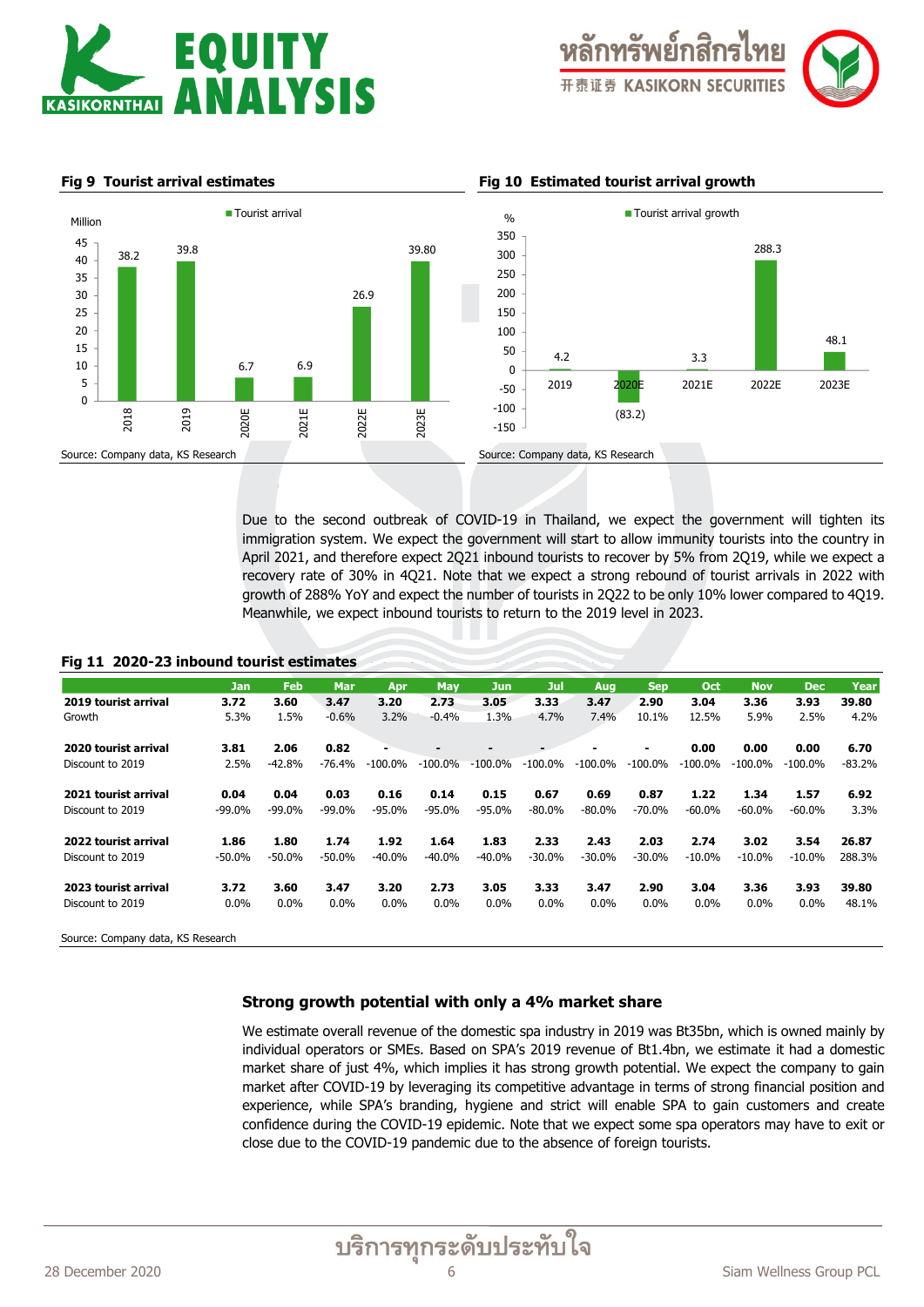

# Financial highlights

# **Expect earnings to return the 2019 level in 2023**

### **Expect earnings bottomed out in 2020**

We estimate SPA to post net losses in 2020 and 2021 of Bt188mn and Bt133mn and turn to a net profit of Bt140mn in 2022. We expect earnings to increase to Bt268mn in 2023, or 9% higher compared to the 2019 level. Note that we expect the number of inbound tourists to be a key earnings driver for SPA.

We expect SPA to report a net loss of Bt188mn in 2020E due to the impact of the COVID-19 epidemic, as more than 75% of revenue is generated from foreign visitors. Note that the company reported that its 2Q20 revenue declined by 90% YoY due to the government's lockdown in April and the absence of tourist arrivals, while 3Q20 revenue decreased by a lower rate of 79% YoY, which implies that Thai customers returned to using SPA's services. We expect SPA's strategy to focus on domestic customers by offering discount packages and royalty programs will result in market share gain during the pandemic. We have a positive view of the company's cost control measures after it reported that opex declined by more than 50% during 2Q20-3Q20.

Although we expect tourist arrivals in 2021 to increase by just 3% YoY, we expect SPA to report a lower loss of Bt131mn, or 30% lower YoY, as we expect Chinese tourists to be the first group the government will allow to enter the country. Note that revenue from Chinese tourists accounts for 55% of SPA's total revenue.

We expect earnings to turn to the black in 2022 of Bt140mn driven mainly by a strong recovery of inbound tourists of 288% YoY. We base this on the assumption cumulative vaccinations reach 15bn in 2022, which is almost 2x the global population. We estimate earnings of Bt268mn in 2023, or growth of 92% YoY and 9% higher than the 2019 net profit.



### **Revenue generated mainly from Let's Relax**

SPA has more than 60 branches (60 domestic, 5 overseas) and five brands: 1) RerinJinda Wellness Spa; 2) Let's Relax; 3) Baan Suan Massage; 4) Stretch Me; and 5) Face Care. Based on 2019 revenue, we expect Let's Relax to contribute more than 88% of total revenue as it has 45 branches, the highest number compared to the other four, while we estimate Baan Suan Massage to contribute 6% of total revenue from its 10 branches. Note that RarinJinda contributed 4% of total revenue in 2019.

We estimate the number of branches to increase from 65 in 2020 to 67 in 2022 through the hotel channel in order to lower capex.

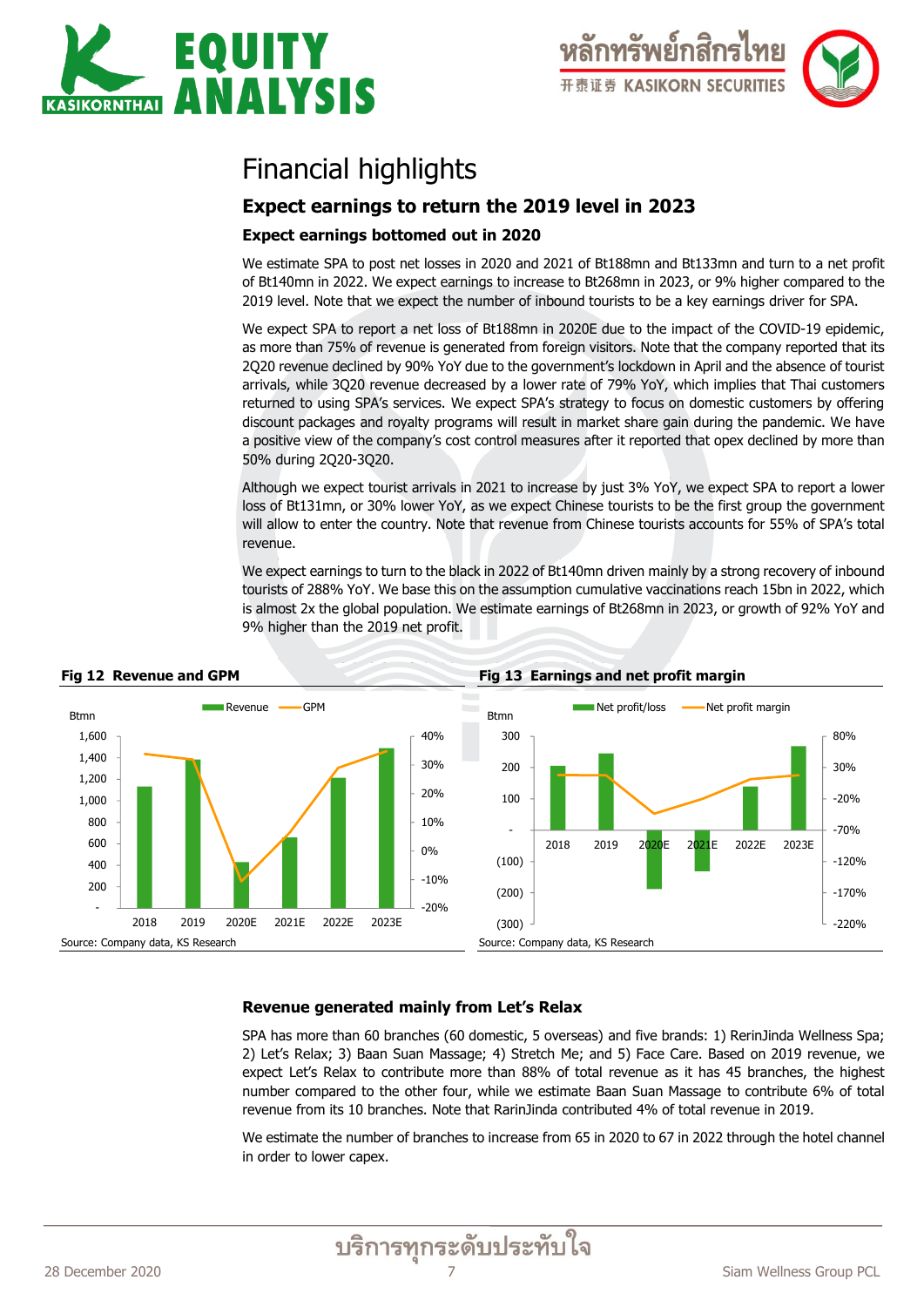



**Fig 14 Revenue breakdown by brand (2019) Fig 15 Number of stores (YTD)**



# **Expect 2021-22 capex to remain low**

#### **Light asset expansion during the COVID-19 pandemic**

We estimate 2020 capex of Bt104mn, which is 34% lower than that in 2019, and expect capex to remain low in 2021 and 2022 at Bt87mn and Bt90mn. We expect SPA to continue to expand in hotels, which will reduce capex from Bt15-20mn per branch to Bt5mn, as SPA will select properties that are fully furnished and invest only in equipment. Note that we expect its D/E ratio to increase to 1.87x in 2021 and decline to 1.64x in 2022, which is below its debt covenant of 2x.

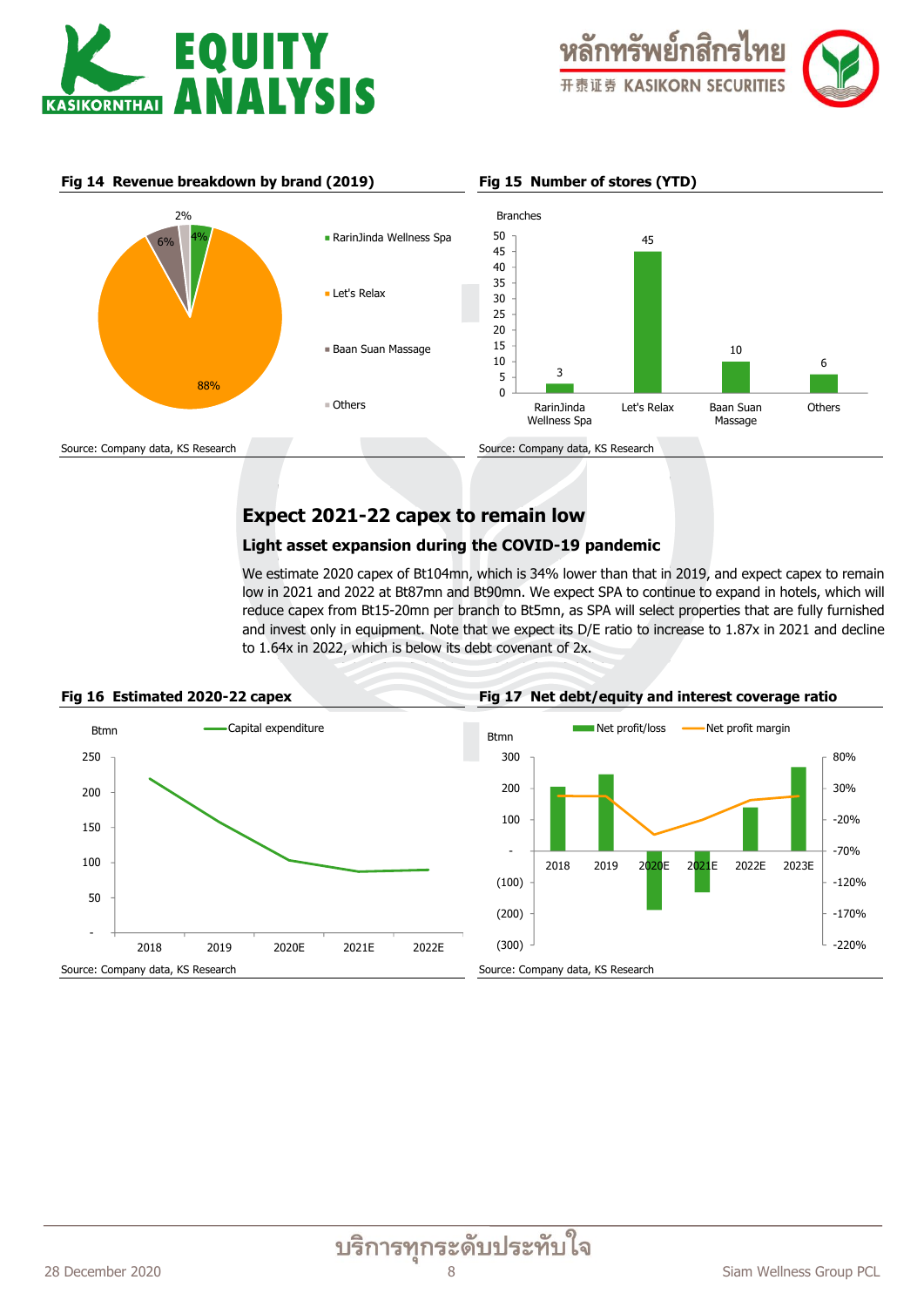



# Valuation

# **Estimate an end-2021 target price of Bt9.30**

### **Based on the DCF methodology using a WACC of 10.5%**

We derive our end-2021 target price for SPA of Bt9.30 derived from the DCF methodology using a WACC of 10.5% and a terminal growth rate of 3%. Our target price implies a PBV multiple of 9.1x, which is 0.5SD above the five-year average Bloomberg consensus 12-month forward PBV.

# **Fig 18 WACC**

| ້                                        |        |
|------------------------------------------|--------|
| <b>WACC</b>                              |        |
| Cost of debt $(\% )$                     | 4.5%   |
| Tax rate $(% )$                          | 20.0%  |
| After-tax cost of debt (%)               | 3.6%   |
|                                          |        |
| Risk free rate in the related market (%) | 3.0%   |
| Market risk premium (%)                  | 8.0%   |
| Assumed Beta                             | 1.3    |
| Cost of equities $(\% )$                 | 13.4%  |
|                                          |        |
| % of debt financing                      | 30.0%  |
|                                          |        |
| <b>WACC</b>                              | 10.47% |
| Source: KS Research                      |        |
|                                          |        |
|                                          |        |

#### **Fig 19 Free cash flow**

| <b>DCF Valuation</b> | 2017  | 2018  | 2019  | 2020E  | 2021E | 2022E | 2023E | 2024E | 2025E | 2026E | 2027E | 2028E | 2029E | 2030E |
|----------------------|-------|-------|-------|--------|-------|-------|-------|-------|-------|-------|-------|-------|-------|-------|
| EBIT                 | 212   | 250   | 298   | (166)  | (109) | 186   | 335   | 391   | 451   | 508   | 567   | 630   | 697   | 768   |
| Tax                  | 31    | 35    | 45    | $\sim$ |       | 25    | 47    | 56    | 65    | 73    | 81    | 91    | 100   | 110   |
| $EBIT(1-Tax)$        | 182   | 214   | 253   | (166)  | (109) | 161   | 288   | 335   | 387   | 435   | 486   | 539   | 596   | 657   |
| Depreciation         | 77    | 96    | 118   | 204    | 214   | 229   | 245   | 271   | 298   | 325   | 352   | 379   | 416   | 453   |
| change in WC         | (74)  | (0)   | (60)  | (25)   | 4     | 20    | (4)   |       | 8     | っ     | 9     | 4     | 4     | 5     |
| Debt injection       |       |       |       |        |       |       |       |       |       |       |       |       |       |       |
| Equity injection     |       |       |       |        |       |       |       |       |       |       |       |       |       |       |
| Capex                | (246) | (220) | (158) | (104)  | (87)  | (90)  | (127) | (130) | (132) | (135) | (138) | (141) | (144) | (147) |
| <b>FCFF</b>          | 88    | 91    | 273   | (41)   | 13    | 279   | 410   | 470   | 545   | 622   | 690   | 773   | 864   | 959   |
| Source: KS Research  |       |       |       |        |       |       |       |       |       |       |       |       |       |       |









บริการทุกระดับประทับใจ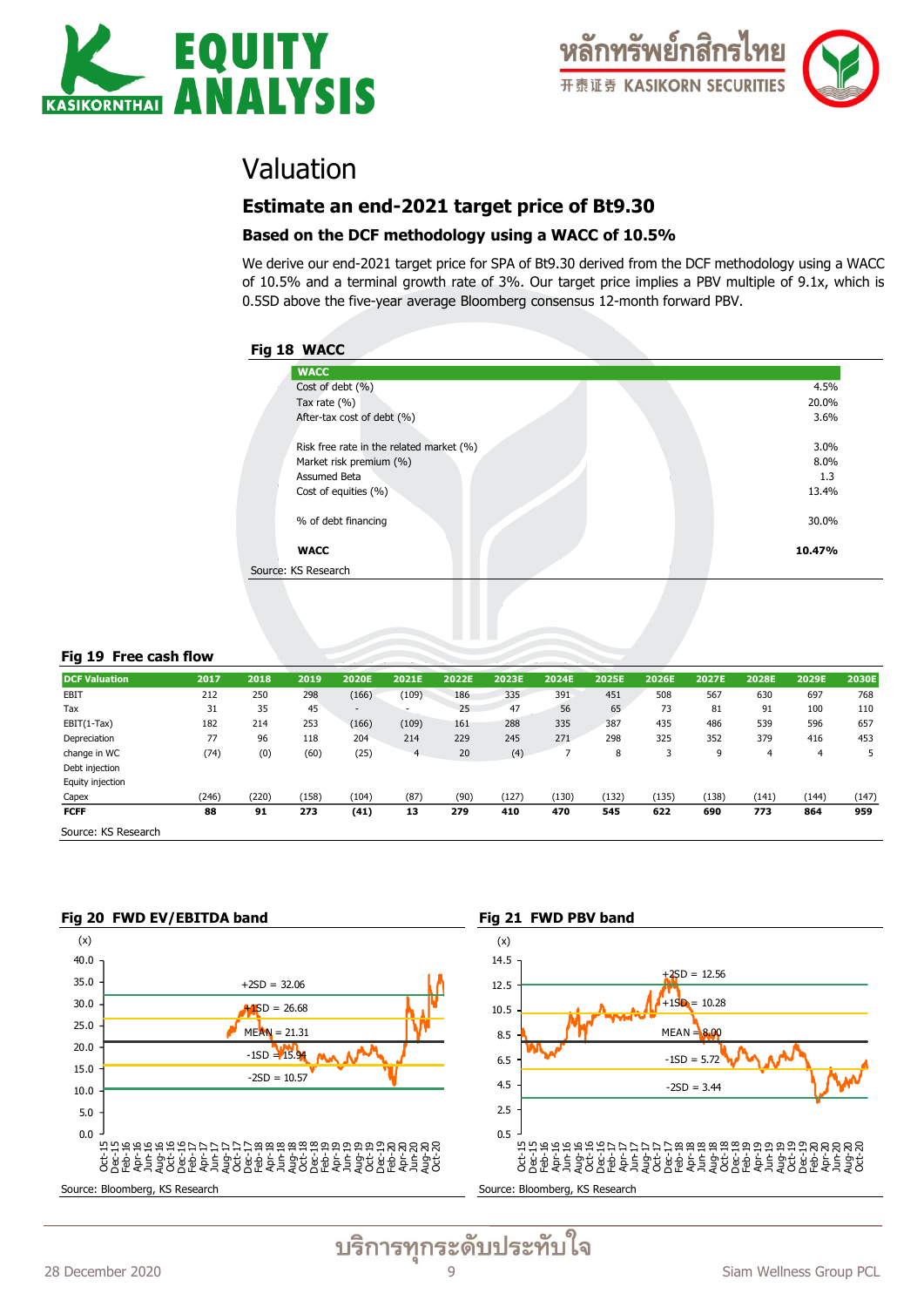



### **Still trading below the 5-year average PBV**

Based on our forecast, SPA currently trades roughly 0.5SD below its five-year average Bloomberg consensus 12-month forward PBV, while the stock decline by 29% YTD and underperformed the SET by 25%. We expect Chinese tourists to return in 2021 and provide a key share price catalyst and thus expect a stronger earnings recovery compared to other tourism stocks under our coverage as the tourist segment accounted for 55% of SPA's total revenue in 2019.

#### **Fig 22 Stock price performance**

| <b>Hotel</b>    | <b>End-2019</b> | 25-Dec-20 | <b>YTD return</b> | <b>Relative return</b> |
|-----------------|-----------------|-----------|-------------------|------------------------|
| AWC             | 5.85            | 4.78      | $-18.3%$          | $-13.1%$               |
| <b>CENTEL</b>   | 25.00           | 23.60     | $-5.6\%$          | 0.3%                   |
| <b>DTC</b>      | 9.70            | 7.75      | $-20.1%$          | $-15.1%$               |
| ERW             | 5.95            | 3.70      | $-37.8%$          | $-33.9%$               |
| <b>MINT</b>     | 35.73           | 26.00     | $-27.2%$          | $-22.7%$               |
| <b>VRANDA</b>   | 8.50            | 6.05      | $-28.8%$          | $-24.3%$               |
| <b>Aviation</b> |                 |           |                   |                        |
| AOT             | 74.25           | 62.50     | $-15.8%$          | $-10.5%$               |
| AAV             | 2.24            | 2.50      | 11.6%             | 18.6%                  |
| BA              | 6.95            | 6.75      | $-2.9%$           | 3.2%                   |
| <b>THAI</b>     | 6.85            | 3.32      | $-51.5%$          | $-48.5%$               |
| <b>SPA</b>      | 9.67            | 6.85      | $-29.2%$          | $-24.7%$               |
| <b>SET</b>      | 1,580           | 1,486     | $-5.9\%$          |                        |

Source: Company data, KS Research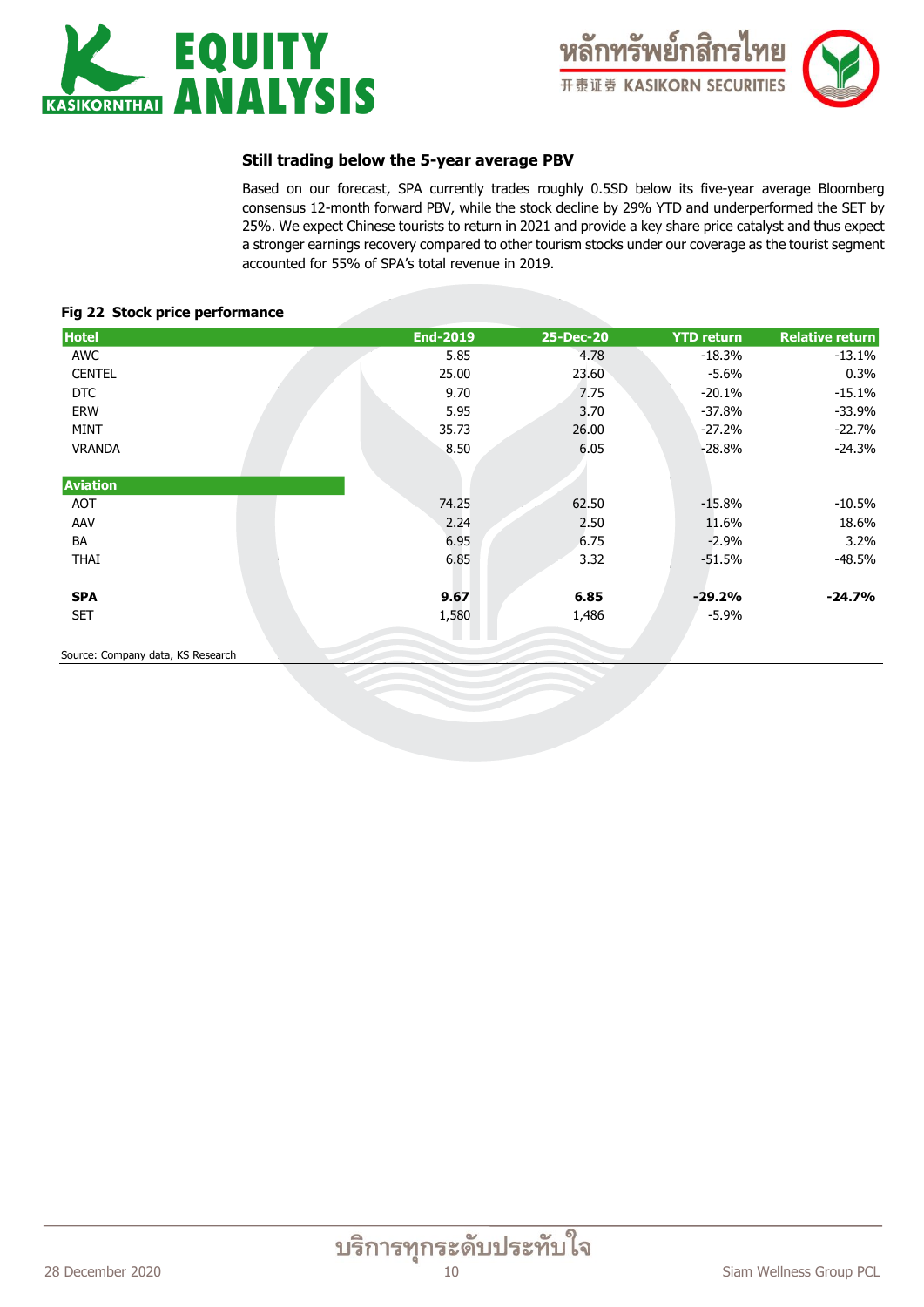



# Risk factors

**Fluctuations of tourist arrivals.** As the majority of SPA's revenue is generated by foreign tourists, a decrease in the number of tourists will have a direct impact on the company's operations. Although Thai tourist arrivals posted solid growth in the last 10 years, there are some factors that could significantly impact confidence in travel for tourism, such as terrorism, a disease epidemic, natural disaster, civil unrest and a global economic recession. Such factors not only affected Thailand but spread and dampened tourism industries in other countries. We believe these risks could be mitigated by increasing the proportion of domestic customers in order to reduce the risk of relying on any particular group of customer.

**Competition.** Stiff competition in the spa industry especially from downstream and upstream markets which could lead to price competition and thereby negatively impact the profitability company's profitability. However, SPA is positioning its service to compete with the upstream market but with prices that are more attractive than its competitors, which are 5-star hotels. It is also establishing its places of service to cater specifically to its target market and to be convenient for customers to access, such as close to mass transit stations or tourist attractions. The company also provides customers the ability to book spa services and make payment via the Internet. This system enables the company to effectively management its personnel.

**Renewal of lease agreements.** Most of SPA's branches are under lease contract. We therefore foresee a risk of lease agreements at any of its branches not being renewed, which could result in lost income. However, the company enters into lease agreements that stipulate SPA can renew lease agreements for 9-12 years (three-year lease renewable another three years and then renewable another three years and/or renewable for an additional three years) to reduce the risk of investing in leased branches. Leasing a branch's premises instead of purchasing it provides flexibility in operating its business, such as the ability to manage expansion costs or reducing the size of premises so as to maximize returns for stakeholders. The company has good relations with its lessors by maintaining premises in good order and complying with the terms and conditions of a lease agreement. SPA is thus able to consistently renew leases with its lessors. If the company is unable to secure a lease renewal agreement for any particular branch, the company would be able to procure a location to establish a new branch.

**Shortage of therapists.** A shortage of therapists may materially impact SPA's business. To cope with this, company allocates a suitable number of therapists depending on the number of customers. It also provides staff welfare benefits, such as minimum guarantee for personnel who work at newly-opened branches. The provision of personnel living quarters and taking out life assurance policies for therapists, etc., helps instill confidence in the company so that they will remain with the company for a long time. The company also opening a massage training school operated by a subsidiary to ensure the company's standards are maintained, ensure there are sufficient personnel to meet the company's expansion plans, and to replace personnel who resigned to ensure the company does not experience a shortage of therapists in the future.

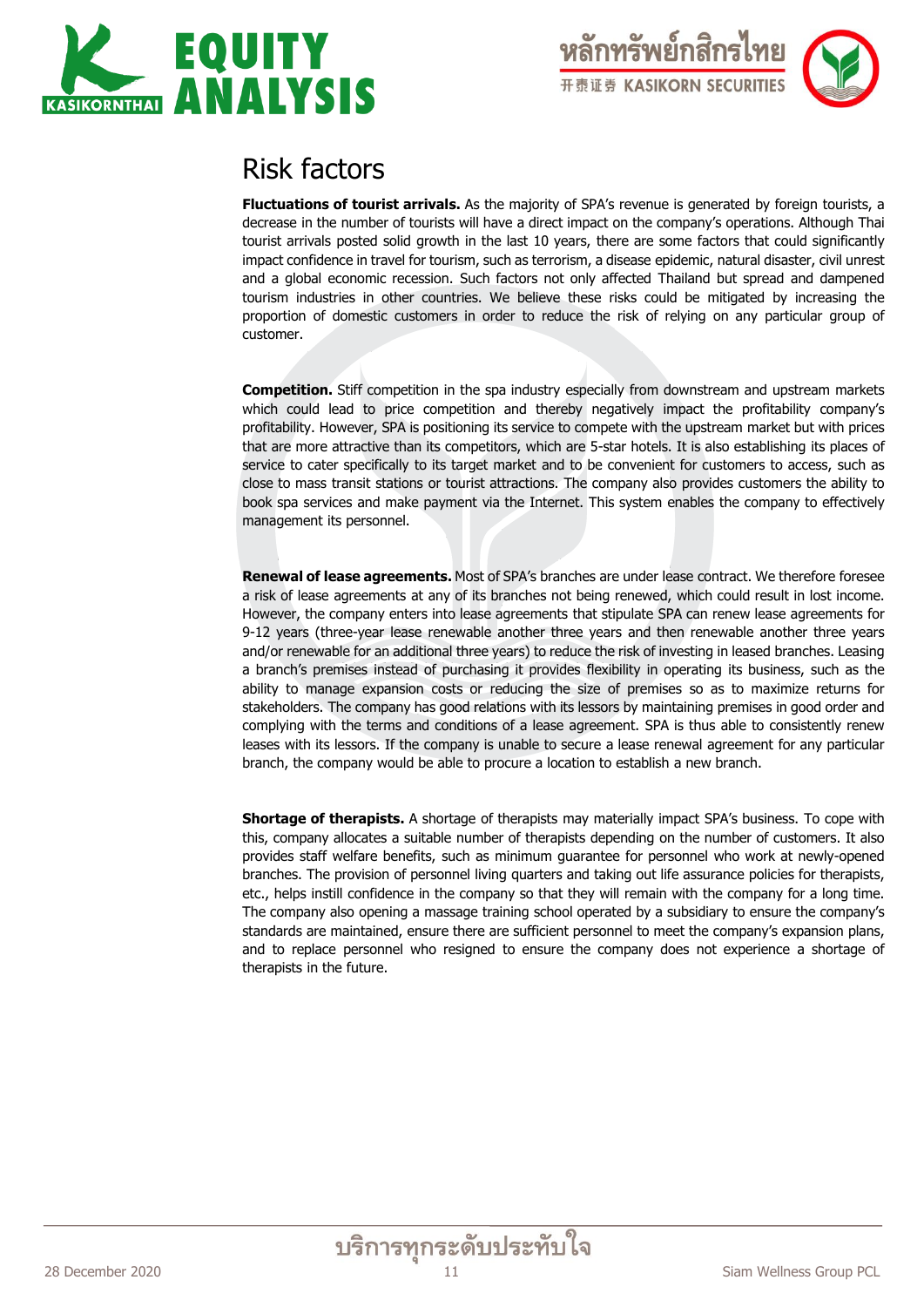



# Company profile

# **Siam Wellness Group Pcl**

### **Background**

Siam Wellness Group Pcl was established in 1998 in Chiang Mai province to provide customers a memorable massage experience and to transform Thai massage into a widely accepted and transparent industry. SPA has more than 20 years of experience in the spa business. It opened its first branch under the Let's Relax brand in Chiang Mai's Night Bazaar, which offered only foot reflexology and Thai massage. Today, with an asset portfolio valued at Bt5.9bn (as of Dec 25, 2020), SPA has more than 60 branches (60 domestic, 5 overseas) under five different brands that enables the company to access every customer group.

- $\Rightarrow$  **RarinJinda Wellness Spa:** a 5-star Premium and Innovative Wellness Spa situated in 5-star Hotels and resorts targets the upper segment. It is fully equipped with the latest spa technology and facilities at high international standards offering relaxing and therapeutic spa treatments.
- $\Rightarrow$  **Let's Relax**: a 4-star boutique day spa situated in shopping malls, hotels as well as standalone locations in tourist areas targeting the upper middle segment. Its spa service aims at balancing the body and soul using equipment, products, and treatments of a high quality and experienced and well-trained therapists.
- ⇒ **Baan Suan Massage:** a 3-star neighborhood massage outlet located in standalone locations in highly populated areas targeting the middle segment. It offers relaxing massage therapy for local consumers.
- $\Rightarrow$  **Stretch me by Let's Relax:** a stretching studio providing stretching and trigger point pressuring for guests of any lifestyle, such as office, sport or travelers by certified therapists.
- $\Rightarrow$  **Face Care by Let's Relax**: a sophisticated facial spa dedicated to facial treatments using aloe vera.



#### **Fig 23 Business overviews**

Source: Company data

บริการทุกระดับประทับใจ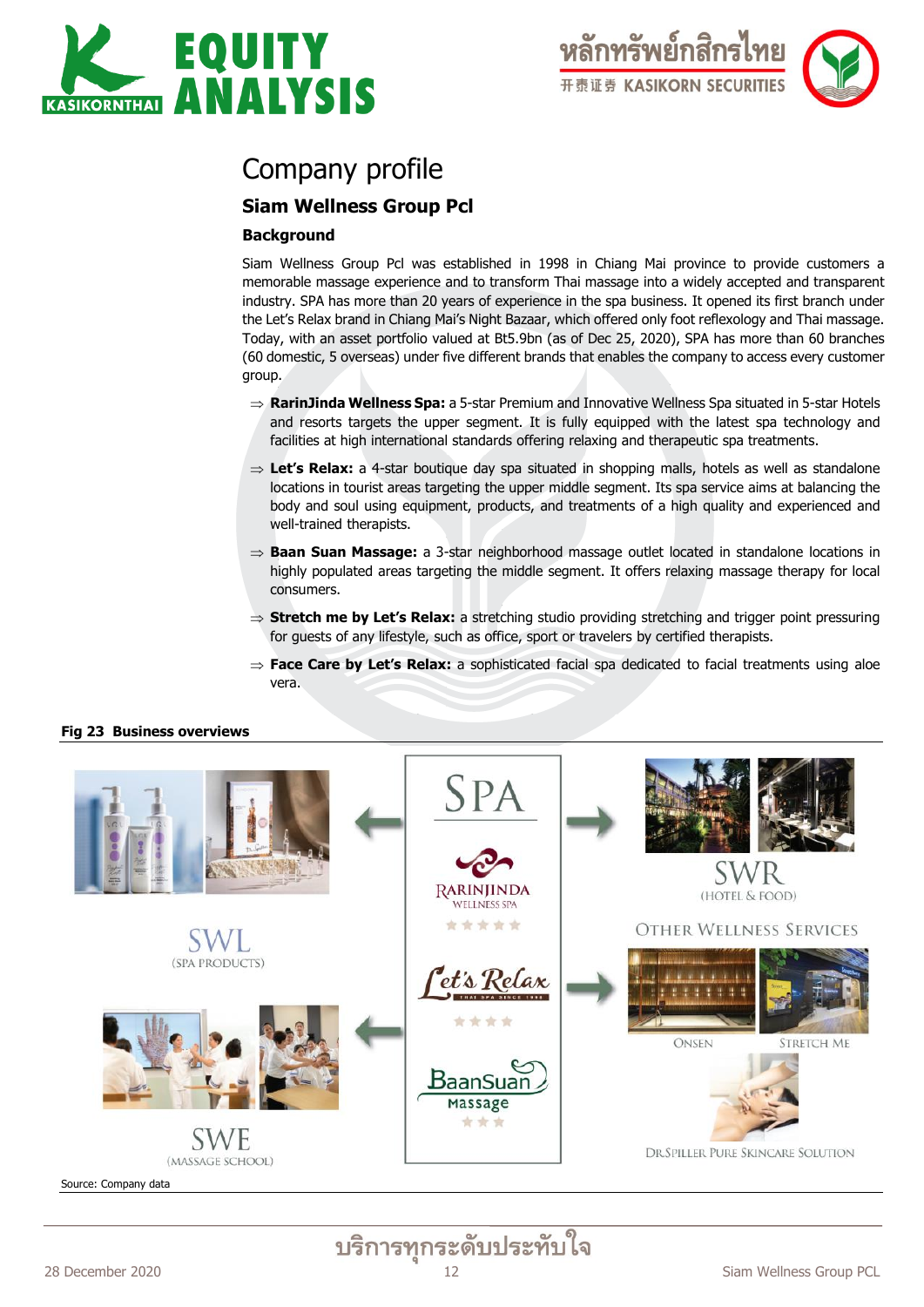



35% 40%

#### **Fig 24 Number of stores Fig 25 Number of domestic stores**



#### 61 62 30% 64 66 68 70 Branches Number of store (domestic) - Growth



#### **Fig 26 Breakdown of brands and locations**

| <b>Brands</b>                                                                                                   | <b>Bangkok</b> | <b>Upcountry</b> | <b>Domestic</b> | <b>Overseas</b> | <b>Total</b> |
|-----------------------------------------------------------------------------------------------------------------|----------------|------------------|-----------------|-----------------|--------------|
| RarinJinda                                                                                                      | ے              |                  |                 |                 |              |
| Let's Relax                                                                                                     | 19             | 21               | 40              |                 | 45           |
| <b>Baan Suan Massage</b>                                                                                        |                | 3                | 10              |                 | 10           |
| <b>Others</b>                                                                                                   |                |                  | 6               |                 | 6            |
| <b>Total</b>                                                                                                    | 33             | 26               | 59              | 5               | 64           |
|                                                                                                                 |                |                  |                 |                 |              |
| the contract of the contract of the contract of the contract of the contract of the contract of the contract of |                |                  |                 |                 |              |

Source: Company data, KS Research

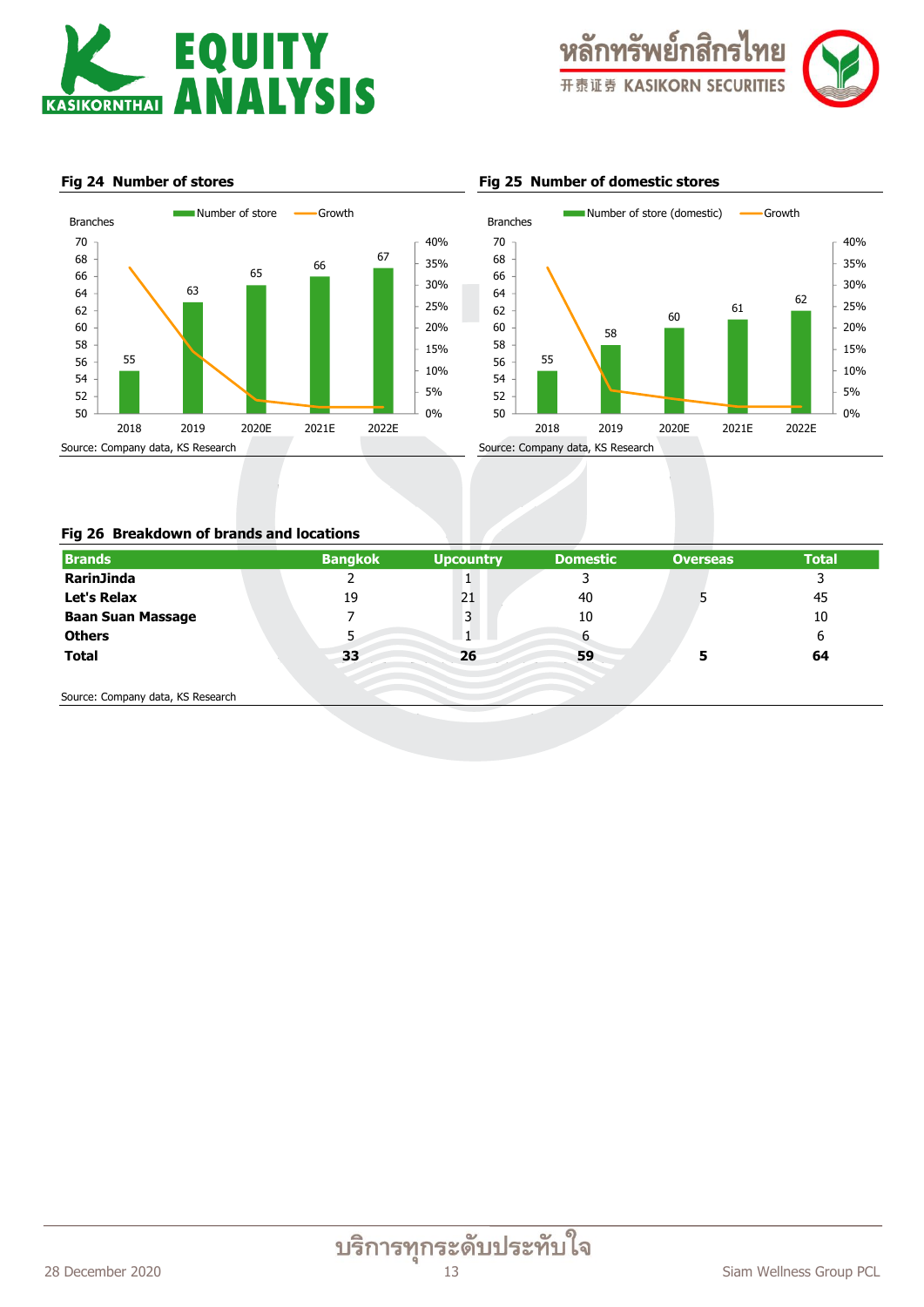





| Year-end 31 Dec                       |        |        |              |        |              |                                    |
|---------------------------------------|--------|--------|--------------|--------|--------------|------------------------------------|
| Income Statement (Btmn)               | 2018A  | 2019A  | 2020E        | 2021E  | 2022E        | <b>Cashflow (Btmn)</b>             |
| Revenue                               | 1,134  | 1,384  | 430          | 659    | 1,214        | Net profit                         |
| Cost of sales and services            | $-750$ | $-943$ | $-476$       | $-617$ | $-862$       | Depreciation & amortizatio         |
| Gross Profit                          | 384    | 441    | -46          | 43     | 352          | Change in working capital          |
| SG&A                                  | $-152$ | $-163$ | $-120$       | $-152$ | $-166$       | Others                             |
| Other income                          | 18     | 19     | 0            | 0      | 0            | CF from operation activ            |
| EBIT                                  | 250    | 302    | $-166$       | $-109$ | 186          | Capital expenditure                |
| EBITDA                                | 346    | 416    | 38           | 105    | 414          | Investment in subs and a           |
| Interest expense                      | -9     | $-10$  | $-22$        | $-22$  | $-21$        | Others                             |
| Equity earnings                       | 0      | 0      | 0            | 0      | 0            | CF from investing activ            |
| EBT                                   | 241    | 291    | $-188$       | $-131$ | 165          | Cash dividend                      |
| Income tax                            | $-35$  | $-45$  | 0            | 0      | $-25$        | Net proceeds from debt             |
| <b>NPAT</b>                           | 206    | 246    | $-188$       | $-131$ | 140          | Capital raising                    |
| Minority Interest                     | -0     | 0      | 0            | 0      | 0            | Others                             |
| Core Profit                           | 206    | 242    | $-188$       | $-131$ | 140          | <b>CF from financing activ</b>     |
| Extraordinary items                   | 0      | 4      | 0            | 0      | 0            | Net change in cash                 |
| FX gain (loss)                        | 0      | 0      | 0            | 0      | 0            | <b>Key Statistics &amp; Ratios</b> |
| Reported net profit                   | 206    | 246    | $-188$       | $-131$ | 140          | Per share (Bt)                     |
| <b>Balance Sheet (Btmn)</b>           |        |        |              |        |              | <b>Reported EPS</b>                |
| Cash & equivalents                    | 79     | 53     | 50           | 24     | 123          | Core EPS                           |
| ST investments                        | 32     | 73     | $\mathbf{1}$ | 1      | $\mathbf{1}$ | <b>DPS</b>                         |
| Accounts receivable                   | 24     | 37     | 18           | 22     | 27           | BV                                 |
| Inventories                           | 31     | 40     | 45           | 44     | 47           | EV                                 |
| Other current assets                  | 10     | 86     | 61           | 63     | 64           | Free Cash Flow                     |
| Total current assets                  | 176    | 289    | 176          | 154    | 262          | <b>Valuation analysis</b>          |
| Investment in subs & others           | 8      | 9      | 0            | 0      | 0            | Reported P/E (x)                   |
| Fixed assets-net                      | 1,067  | 1,083  | 1,039        | 975    | 908          | Core $P/E(x)$                      |
| Other assets                          | 118    | 135    | 1,181        | 1,156  | 1,161        | P/BV(x)                            |
| Total assets                          | 1,369  | 1,516  | 2,396        | 2,284  | 2,331        | EV/EBITDA (x)                      |
| Short-term debt                       | 90     | 80     | 157          | 164    | 160          | Price/Cash flow (x)                |
| Accounts payable                      | 83     | 97     | 54           | 64     | 91           | Dividend yield (%)                 |
| Other current assets                  | 51     | 68     | 47           | 45     | 48           | <b>Profitability ratios</b>        |
| Total current liabilities             | 224    | 245    | 258          | 273    | 299          | Gross margin (%)                   |
| Long-term debt                        | 126    | 80     | 1,128        | 1,131  | 1,067        | EBITDA margin (%)                  |
| Other liabilities                     | 49     | 59     | 53           | 54     | 55           | EBIT margin (%)                    |
| Total liabilities                     | 399    | 384    | 1,439        | 1,458  | 1,422        | Net profit margin (%)              |
| Paid-up capital                       | 143    | 143    | 214          | 214    | 214          | ROA (%)                            |
| Share premium                         | 279    | 279    | 279          | 279    | 279          | ROE (%)                            |
| Reserves & others, net                | 61     | 61     | 62           | 62     | 62           | <b>Liquidity ratios</b>            |
| Retained earnings                     | 488    | 650    | 403          | 271    | 355          | Current ratio $(x)$                |
| Minority interests                    | 0      | 0      | 0            | 0      | 0            | Quick ratio (x)                    |
| Total shareholders' equity            | 970    | 1,132  | 957          | 826    | 910          | <b>Leverage Ratios</b>             |
| <b>Total equity &amp; liabilities</b> | 1,369  | 1,516  | 2,396        | 2,284  | 2,331        | Liabilities/Equity ratio (x)       |
| <b>Key Assumptions</b>                |        |        |              |        |              | Net debt/EBITDA (x)                |
| Number of branches (Domestic)         | 41     | 55     | 58           | 60     | 61           | Net debt/equity $(x)$              |
| Sales revenue                         | 63     | 70     | 62           | 67     | 70           | Int. coverage ratio $(x)$          |
| Service revenue                       | 1,071  | 1,314  | 368          | 593    | 1,144        | Growth<br>Downin (0/2)             |
|                                       |        |        |              |        |              |                                    |

| <b>Income Statement (Btmn)</b>        | 2018A    | 2019A          | 2020E     | 2021E     | 2022E        | <b>Cashflow (Btmn)</b>              | 2018A  | 2019A  | 2020E         | 2021E          | 2022E       |
|---------------------------------------|----------|----------------|-----------|-----------|--------------|-------------------------------------|--------|--------|---------------|----------------|-------------|
| Revenue                               | 1,134    | 1,384          | 430       | 659       | 1,214        | Net profit                          | 206    | 246    | $-188$        | $-131$         | 140         |
| Cost of sales and services            | $-750$   | $-943$         | $-476$    | $-617$    | $-862$       | Depreciation & amortization         | 96     | 118    | 204           | 214            | 229         |
| Gross Profit                          | 384      | 441            | $-46$     | 43        | 352          | Change in working capital           | -0     | $-60$  | $-25$         | $\overline{4}$ | 20          |
| SG&A                                  | $-152$   | $-163$         | $-120$    | $-152$    | $-166$       | Others                              | 17     | 22     | 402           | $-67$          | $-264$      |
| Other income                          | 18       | 19             | 0         | 0         | 0            | <b>CF from operation activities</b> | 318    | 325    | 393           | 21             | 125         |
| EBIT                                  | 250      | 302            | $-166$    | $-109$    | 186          | Capital expenditure                 | $-220$ | $-158$ | $-104$        | $-87$          | $-90$       |
| EBITDA                                | 346      | 416            | 38        | 105       | 414          | Investment in subs and affiliates   | 0      | 0      | 0             | $\mathbf 0$    | $\mathbf 0$ |
| Interest expense                      | -9       | $-10$          | $-22$     | $-22$     | $-21$        | Others                              | 0      | $-57$  | $-54$         | $-60$          | $-70$       |
| Equity earnings                       | 0        | 0              | $\bf{0}$  | 0         | 0            | CF from investing activities        | $-219$ | $-215$ | $-158$        | $-148$         | $-160$      |
| EBT                                   | 241      | 291            | $-188$    | $-131$    | 165          | Cash dividend                       | $-40$  | $-86$  | 0             | $\mathbf 0$    | $\mathbf 0$ |
| Income tax                            | $-35$    | $-45$          | $\pmb{0}$ | 0         | $-25$        | Net proceeds from debt              | -46    | $-50$  | 140           | 34             | $-76$       |
| NPAT                                  | 206      | 246            | $-188$    | $-131$    | 140          | Capital raising                     | 0      | 0      | 0             | 0              | $\mathbf 0$ |
| Minority Interest                     | $-0$     | $\bf{0}$       | $\bf{0}$  | $\pmb{0}$ | $\bf{0}$     | Others                              | -0     | $-2$   | $-377$        | 67             | 210         |
| Core Profit                           | 206      | 242            | $-188$    | $-131$    | 140          | <b>CF from financing activities</b> | $-86$  | $-137$ | $-238$        | 101            | 134         |
| Extraordinary items                   | 0        | $\overline{4}$ | 0         | 0         | 0            | Net change in cash                  | 13     | $-27$  | $-2$          | $-26$          | 99          |
| FX gain (loss)                        | $\bf{0}$ | 0              | 0         | 0         | $\mathbf 0$  | <b>Key Statistics &amp; Ratios</b>  |        |        |               |                |             |
| Reported net profit                   | 206      | 246            | $-188$    | -131      | 140          | Per share (Bt)                      |        |        |               |                |             |
| <b>Balance Sheet (Btmn)</b>           |          |                |           |           |              | Reported EPS                        | 0.36   | 0.43   | $-0.22$       | $-0.15$        | 0.16        |
| Cash & equivalents                    | 79       | 53             | 50        | 24        | 123          | Core EPS                            | 0.36   | 0.43   | $-0.22$       | $-0.15$        | 0.16        |
| ST investments                        | 32       | 73             | 1         | 1         | $\mathbf{1}$ | <b>DPS</b>                          | 0.15   | 0.00   | 0.00          | 0.00           | 0.07        |
| Accounts receivable                   | 24       | 37             | 18        | 22        | 27           | BV                                  | 1.70   | 1.99   | 1.12          | 0.97           | 1.06        |
| Inventories                           | 31       | 40             | 45        | 44        | 47           | EV                                  | 7.65   | 9.73   | 8.29          | 8.34           | 8.14        |
| Other current assets                  | 10       | 86             | 61        | 63        | 64           | Free Cash Flow                      | 0.17   | 0.29   | 0.34          | $-0.08$        | 0.04        |
| Total current assets                  | 176      | 289            | 176       | 154       | 262          | <b>Valuation analysis</b>           |        |        |               |                |             |
| Investment in subs & others           | 8        | 9              | $\bf{0}$  | 0         | $\bf{0}$     | Reported $P/E(x)$                   | 20.71  | 22.41  | $-31.15$      | $-44.56$       | 41.80       |
| Fixed assets-net                      | 1,067    | 1,083          | 1,039     | 975       | 908          | Core $P/E(x)$                       | 20.71  | 22.75  | $-31.15$      | $-44.56$       | 41.80       |
| Other assets                          | 118      | 135            | 1,181     | 1,156     | 1,161        | P/BV(x)                             | 4.39   | 4.87   | 6.12          | 7.09           | 6.44        |
| <b>Total assets</b>                   | 1,369    | 1,516          | 2,396     | 2,284     | 2,331        | EV/EBITDA (x)                       | 12.62  | 13.35  | 188.49        | 68.02          | 16.80       |
| Short-term debt                       | 90       | 80             | 157       | 164       | 160          | Price/Cash flow (x)                 | 13.38  | 16.94  | 14.89         | 284.90         | 46.85       |
| Accounts payable                      | 83       | 97             | 54        | 64        | 91           | Dividend yield (%)                  | 2.01   | 0.00   | 0.00          | 0.00           | 0.96        |
| Other current assets                  | 51       | 68             | 47        | 45        | 48           | <b>Profitability ratios</b>         |        |        |               |                |             |
| Total current liabilities             | 224      | 245            | 258       | 273       | 299          | Gross margin (%)                    | 33.87  | 31.88  | $-10.62$      | 6.45           | 29.01       |
| Long-term debt                        | 126      | 80             | 1,128     | 1,131     | 1,067        | EBITDA margin (%)                   | 30.49  | 30.04  | 8.74          | 15.89          | 34.13       |
| Other liabilities                     | 49       | 59             | 53        | 54        | 55           | EBIT margin (%)                     | 22.03  | 21.80  | $-38.62$      | $-16.59$       | 15.30       |
| <b>Total liabilities</b>              | 399      | 384            | 1,439     | 1,458     | 1,422        | Net profit margin (%)               | 18.13  | 17.78  | $-43.69$      | $-19.93$       | 11.54       |
| Paid-up capital                       | 143      | 143            | 214       | 214       | 214          | ROA (%)                             | 16.16  | 17.05  | $-9.61$       | $-5.62$        | 6.07        |
| Share premium                         | 279      | 279            | 279       | 279       | 279          | ROE (%)                             | 23.84  | 23.40  | $-18.00$      | $-14.74$       | 16.15       |
| Reserves & others, net                | 61       | 61             | 62        | 62        | 62           | <b>Liquidity ratios</b>             |        |        |               |                |             |
| Retained earnings                     | 488      | 650            | 403       | 271       | 355          | Current ratio $(x)$                 | 0.78   | 1.18   | 0.68          | 0.56           | 0.88        |
| Minority interests                    | 0        | 0              | $\pmb{0}$ | $\pmb{0}$ | 0            | Quick ratio (x)                     | 0.60   | 0.66   | 0.27          | 0.17           | 0.51        |
| Total shareholders' equity            | 970      | 1,132          | 957       | 826       | 910          | <b>Leverage Ratios</b>              |        |        |               |                |             |
| <b>Total equity &amp; liabilities</b> | 1,369    | 1,516          | 2,396     | 2,284     | 2,331        | Liabilities/Equity ratio (x)        | 0.41   | 0.34   | 1.50          | 1.77           | 1.56        |
| <b>Key Assumptions</b>                |          |                |           |           |              | Net debt/EBITDA (x)                 | 0.30   | 0.08   | 32.79         | 12.12          | 2.66        |
| Number of branches (Domestic)         | 41       | 55             | 58        | 60        | 61           | Net debt/equity $(x)$               | 0.11   | 0.03   | 1.29          | 1.54           | 1.21        |
| Sales revenue                         | 63       | 70             | 62        | 67        | 70           | Int. coverage ratio $(x)$           | 28.25  | 28.77  | $-7.61$       | $-4.97$        | 8.90        |
| Service revenue                       | 1,071    | 1,314          | 368       | 593       | 1,144        | Growth                              |        |        |               |                |             |
|                                       |          |                |           |           |              | Revenue (%)                         | 19.69  | 21.99  | $-68.90$      | 53.23          | 84.12       |
|                                       |          |                |           |           |              | EBITDA (%)                          | 19.28  | 20.18  | $-90.95$      | 178.53         | 295.52      |
|                                       |          |                |           |           |              | Reported net profit (%)             | 17.37  |        | 19.64 -176.44 | 30.10          | 206.62      |
|                                       |          |                |           |           |              | Reported EPS (%)                    | 17.37  |        | 19.64 -150.96 | 30.10          | 206.62      |
|                                       |          |                |           |           |              | Core profit (%)                     | 17.37  |        | 17.87 -177.59 | 30.10          | 206.62      |
|                                       |          |                |           |           |              | Core EPS (%)                        | 17.37  |        | 17.87 -151.73 | 30.10          | 206.62      |

Source: Company, KS estimates